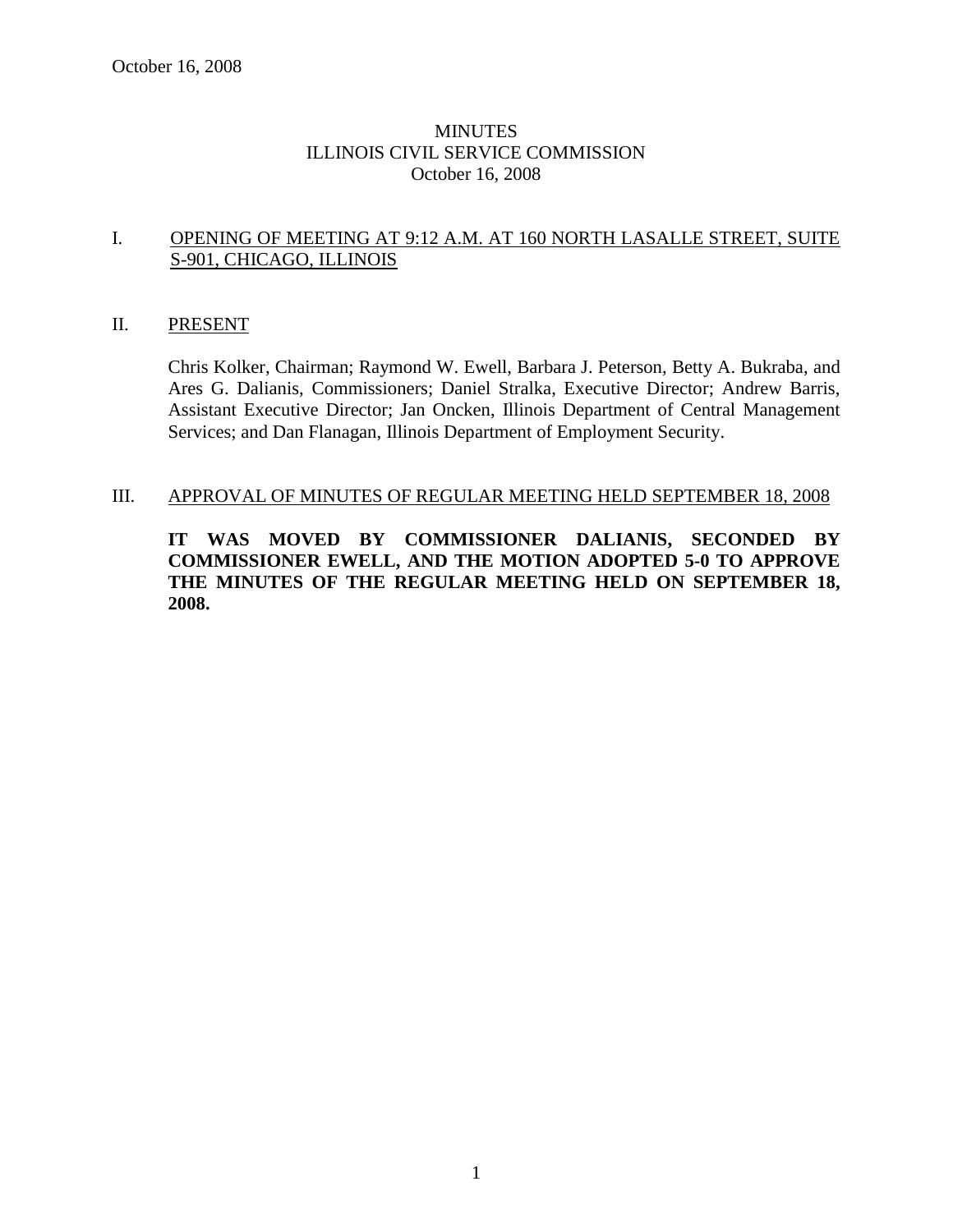#### IV. EXEMPTIONS UNDER SECTION 4d(3) OF THE PERSONNEL CODE

# A. Report on Exempt Positions

|                                       | Total     | Number of Exempt |
|---------------------------------------|-----------|------------------|
| Agency                                | Employees | Positions        |
|                                       |           |                  |
|                                       |           |                  |
|                                       |           |                  |
|                                       |           |                  |
|                                       |           |                  |
| Central Management Services 1,482 107 |           |                  |
| Children and Family Services 3,214 49 |           |                  |
|                                       |           |                  |
|                                       |           |                  |
|                                       |           |                  |
|                                       |           |                  |
|                                       |           |                  |
|                                       |           |                  |
|                                       |           |                  |
|                                       |           |                  |
|                                       |           |                  |
|                                       |           |                  |
|                                       |           |                  |
|                                       |           |                  |
|                                       |           |                  |
|                                       |           |                  |
|                                       |           |                  |
|                                       |           |                  |
|                                       |           |                  |
|                                       |           |                  |
|                                       |           |                  |
|                                       |           |                  |
|                                       |           |                  |
|                                       |           |                  |
|                                       |           |                  |
|                                       |           |                  |
|                                       |           |                  |
|                                       |           |                  |
|                                       |           |                  |
|                                       |           |                  |
|                                       |           |                  |
|                                       |           |                  |
|                                       |           |                  |
|                                       |           |                  |
|                                       |           |                  |
|                                       |           |                  |
|                                       |           |                  |
|                                       |           |                  |
|                                       |           |                  |
|                                       |           |                  |
|                                       |           |                  |
|                                       |           |                  |
|                                       |           |                  |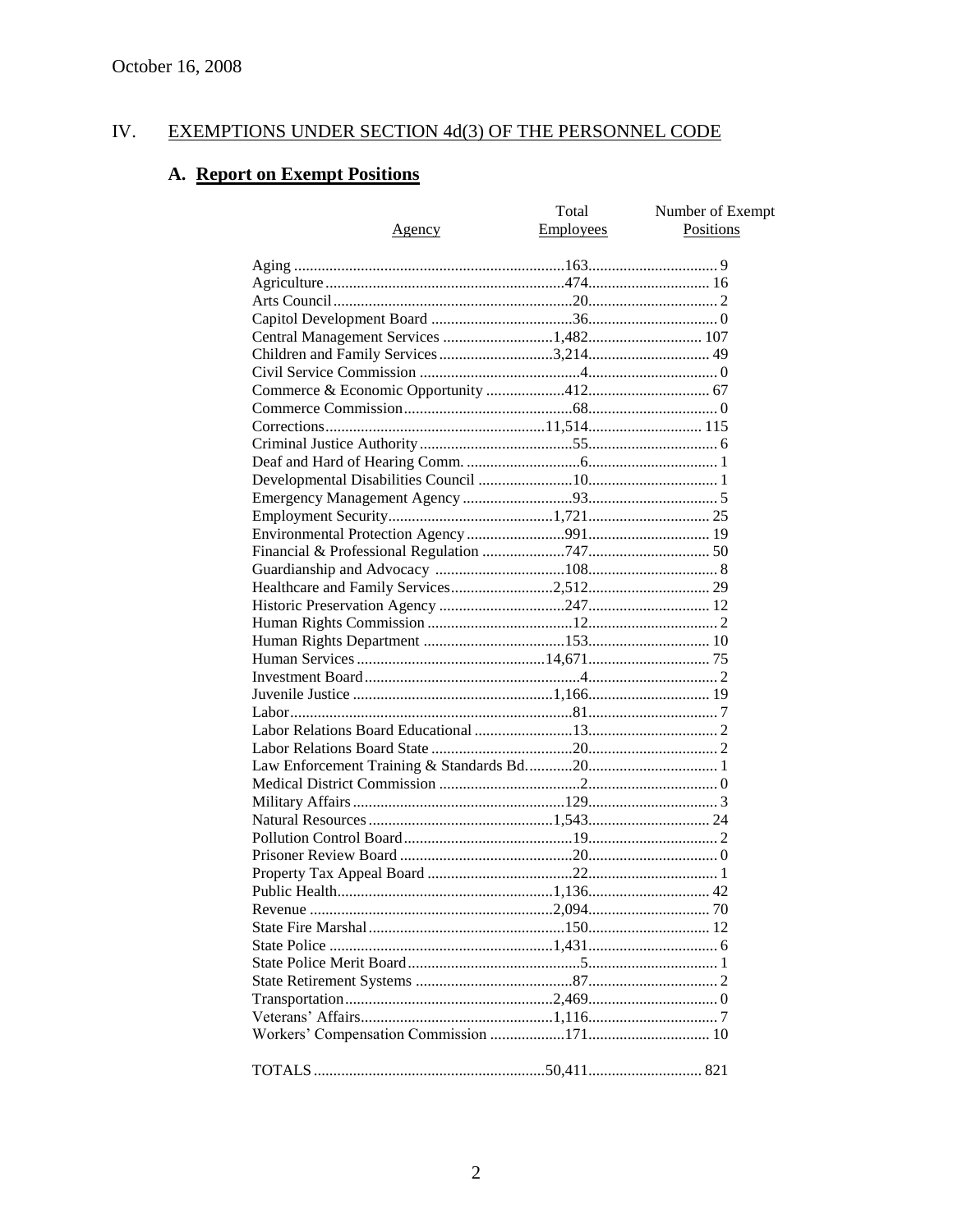# **B. Governing Rule - Jurisdiction B Exemptions**

- a) Before a position shall qualify for exemption from Jurisdiction B under Section 4d(3) of the Personnel Code, the position shall be directly responsible to:
	- 1. The Governor, or
	- 2. A departmental director or assistant director appointed by the Governor, or
	- 3. A board or commission appointed by the Governor, or
	- 4. The head of an agency created by Executive Order, or the director or assistant director of an agency carrying out statutory powers, whose offices are created by the Governor subject to legislative veto under Article V, Section 11, of the Constitution of 1970, which agency head, director, or assistant director may themselves be subject to exemption under Section 4d(3), or
	- 5. In an agency having a statutory assistant director, a deputy director exercising full line authority under the director for all operating entities of the agency, provided the statutory role of assistant director is vacant or is assigned clearly distinct and separate duties from the deputy director and as a colleague to him, or
	- 6. A line position organizationally located between the director and/or assistant director and a subordinate statutorily exempt position(s), provided the position proposed for exemption has line authority over the statutory exempt position(s), or
	- 7. The elected head of an independent agency in the executive, legislative, or judicial branch of government.
- b) If a position meets the above criterion, it must, in addition, be responsible for one or more of the following before it shall be approved as exempt:
	- 1. Directs programs defined by statute and/or departmental, board, or commission policy or possess significant authority when acting in the capacity of a director of programs to bind the agency.
	- 2. Makes decisions in exercising principal responsibility for the determination or execution of policy which fix objectives or state the principles to control action toward operating objectives of one or more divisions, such decisions being subject to review or reversal only by the director, assistant director, board, or commission.
	- 3. Participates in the planning and programming of departmental, board, or commission activities, integrating the plans and projections of related divisions, and the scheduling of projected work programs of those agencies.

\* \* \*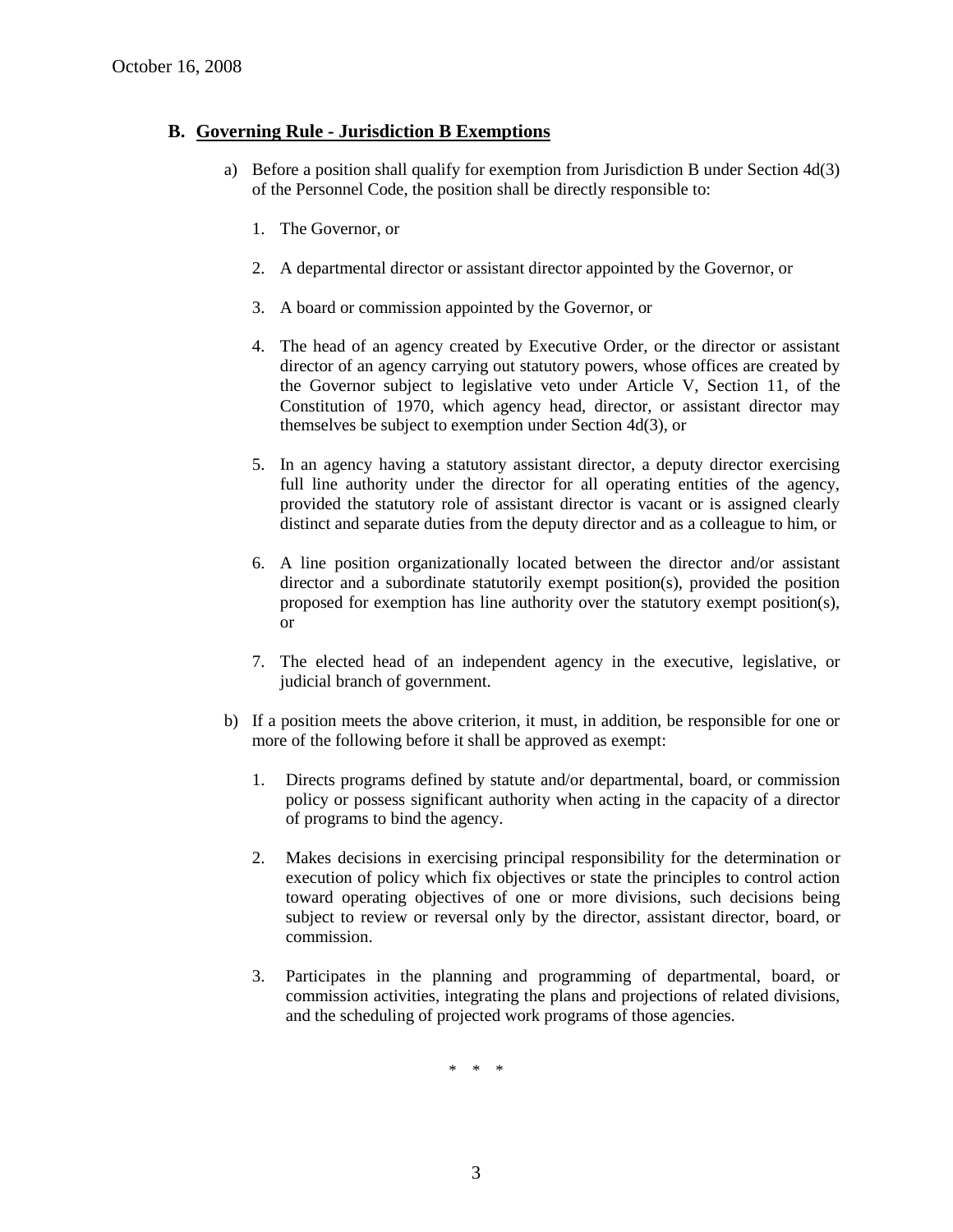# **C. Requests for 4d(3) Exemption**

- As to Item C, Executive Director Daniel Stralka reported that this request is for the Community Outreach Administrator in the Illinois Department of Public Health. This request was continued at last month's meeting for the agency to reconsider the position's responsibilities with regard to the agency's request for principal policy exemption. The agency has requested another month's continuance and Staff had no objection to this request.
- As to Items D and E, Executive Director Stralka reported that these requests are  $\bullet$ for the Chief of Information Technology Policy and Planning and the Enterprise Applications Manager for the Bureau of Communications and Computer Services. Staff informed the requesting agency of numerous questions with regard to these requests and also put it on notice that it would most likely recommend that they be continued due to the amount of information requested and the amount of time needed to research the viability of these requests. For these reasons, Staff recommended that these matters be continued.
- As to Item F, Executive Director Stralka reported that this request is for the Assistant Facility Director at the Shapiro Developmental Center, a position that reports to the facility's Director. As indicated on the agenda, this position is many levels removed from the agency Secretary. However, the facility's director is partially exempt under Section  $4d(2)$  of the Personnel Code as the resident administrative head of a State charitable institution. This position has considerable principal policy implementation responsibilities when serving as the head of the institution in the absence of the facility director. Historically – going back to a time prior to the modern Personnel Code – resident heads of such institutions were exempt from civil service status. This was codified in the Personnel Code as the partial exemption under Section 4d(2). Rather than focusing on the reporting requirement, it was Staff's conclusion that this position closely parallels that of an Assistant Warden at a correctional facility. Wardens of correctional facilities are also 4d(2) exempt and since the 1980s, the Commission has approved 4d(3) status for two assistant wardens at each correctional facility under this justification. In fact, five years ago the Commission approved  $4d(3)$ exemptions for two Assistant Facility Directors at two other developmental centers. Given all of this, it is the Staff recommendation to approve this request. Staff has notified the agency that it will be held to only one 4d(3) exempt assistant facility director at each developmental center, and when considering future exemption requests, this position should not be cited to justify requests for positions so far removed from the agency head unless it is for an assistant facility director.

Executive Director Stralka also informed the Commission that the incumbent was notified late yesterday of the exemption request and he had spoken with her by telephone. She indicated that given a choice she preferred her position remain a term appointment. However, Executive Director Stralka also noted that her previous term expired yesterday and she received a term renewal letter dated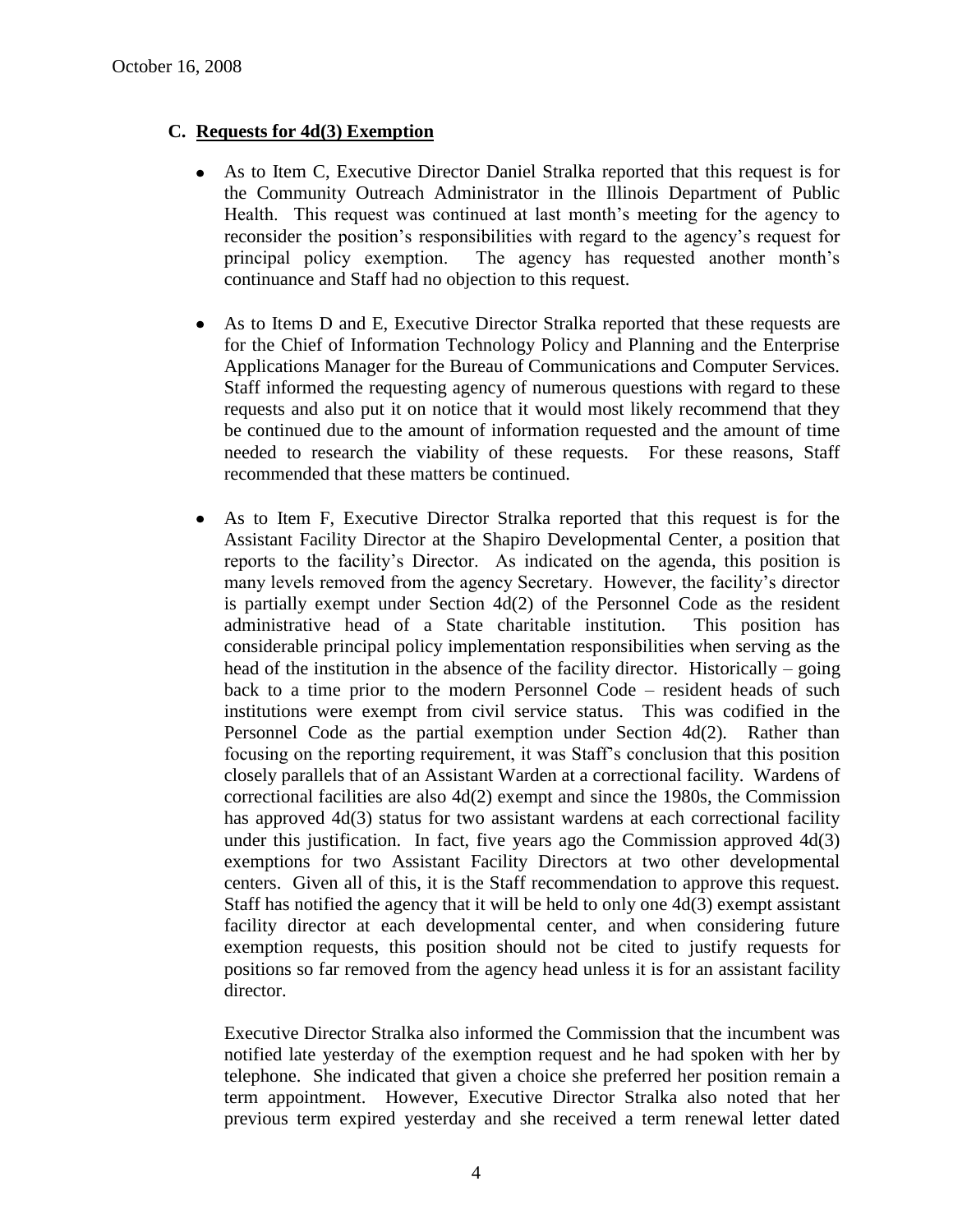October 14 for a new term to start today. The significance of this is that under the Personnel Rules, it was his interpretation that the incumbent will remain a term appointee with all its civil service protections until the expiration of her term on October 15, 2012. For all practical purposes, that is when the partial exemption will take effect if approved.

As to Item G, Executive Director Stralka reported that this request is for the Chief Legal Advisor for the Department of Juvenile Justice, a position that reports to the director. This position essentially directs all legal and policy work for the agency and considering its responsibilities and the Commission's past approvals of similar positions in other agencies, Staff recommended approval of this request.

# **IT WAS MOVED BY COMMISSIONER EWELL, SECONDED BY COMMISSIONER DALIANIS, AND THE MOTION ADOPTED 5-0 TO GRANT AND CONTINUE THE REQUESTS FOR 4D(3) EXEMPTION FOR THE FOLLOWING POSITIONS:**

## **The following 4d(3) exemption requests were granted on October 16, 2008**:

| <b>Position Number</b>  | 40070-10-75-000-01-21                                                                                                                                                                                                                                                                                                                                   |
|-------------------------|---------------------------------------------------------------------------------------------------------------------------------------------------------------------------------------------------------------------------------------------------------------------------------------------------------------------------------------------------------|
| <b>Position Title</b>   | Senior Public Service Administrator                                                                                                                                                                                                                                                                                                                     |
| Bureau/Division         | Developmental Disability                                                                                                                                                                                                                                                                                                                                |
| <b>Functional Title</b> | <b>Assistant Facility Director, Shapiro Developmental Center</b>                                                                                                                                                                                                                                                                                        |
| Incumbent               | Lynne Gund                                                                                                                                                                                                                                                                                                                                              |
| Supervisor              | Facility Director, who reports to the Deputy Director of<br>Statewide Developmental Disability Facilities, who reports to<br>the Director of Developmental Disabilities, who reports to the<br>Administrator of Mental Health and Developmental Disability<br>Services, who reports to the Assistant Secretary, who in turn<br>reports to the Secretary |
| Location                | <b>Kankakee County</b>                                                                                                                                                                                                                                                                                                                                  |

#### **F. Illinois Department of Human Services**

## **G. Illinois Department of Juvenile Justice**

| <b>Position Number</b>  | 40070-27-00-001-05-01               |
|-------------------------|-------------------------------------|
| <b>Position Title</b>   | Senior Public Service Administrator |
| Bureau/Division         | Director's Office                   |
| <b>Functional Title</b> | Chief Legal Advisor                 |
| Incumbent               | None                                |
| Supervisor              | Director                            |
| Location                | <b>Sangamon County</b>              |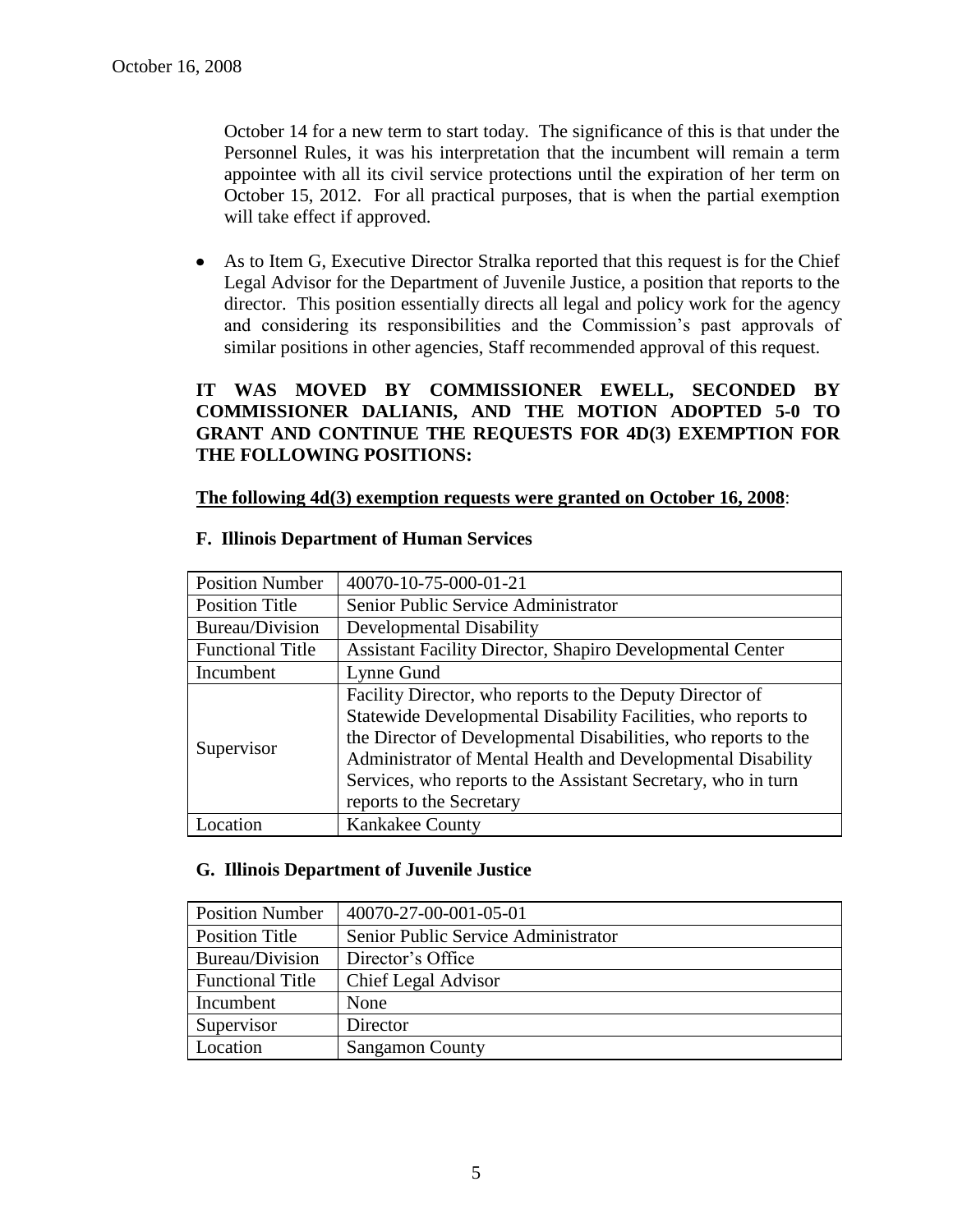# **The following 4d(3) exemption requests were continued on October 16, 2008**:

| <b>Position Number</b>  | 37015-20-60-200-00-81                                        |
|-------------------------|--------------------------------------------------------------|
| Position Title          | <b>Public Service Administrator</b>                          |
| Bureau/Division         | Office of Women's Health                                     |
| <b>Functional Title</b> | <b>Community Outreach Administrator</b>                      |
| Incumbent               | None                                                         |
| Supervisor              | Deputy Director, Women's Health, who reports to the Director |
| Location                | <b>Cook County</b>                                           |

## **C. Illinois Department of Public Health**

# **D. Illinois Department of Central Management Services**

| <b>Position Number</b>  | 40070-37-10-000-10-01                                      |
|-------------------------|------------------------------------------------------------|
| Position Title          | Senior Public Service Administrator                        |
| Bureau/Division         | Bureau of Communications & Computer Services (BCCS)        |
| <b>Functional Title</b> | Chief of Information Technology Policy & Planning for BCCS |
| Incumbent               | None                                                       |
| Supervisor              | Deputy Director of BCCS, who reports to the Director       |
| Location                | <b>Cook County</b>                                         |

#### **E. Illinois Department of Central Management Services**

| <b>Position Number</b>  | 40070-37-12-000-00-01                                |
|-------------------------|------------------------------------------------------|
| Position Title          | Senior Public Service Administrator                  |
| Bureau/Division         | Bureau of Communications & Computer Services (BCCS)  |
| <b>Functional Title</b> | <b>Enterprise Applications Manager</b>               |
| Incumbent               | None                                                 |
| Supervisor              | Deputy Director of BCCS, who reports to the Director |
| Location                | <b>Sangamon County</b>                               |

## V. CLASS SPECIFICATIONS

**The following class titles were submitted for revision by the Director of Central Management Services:**

Position Title:

## A. Juvenile Justice Specialist (revise)

Analysis: Assistant Executive Director Barris reported that according to Central Management Service, this revision to the classification standard adds a reference to a training role for Juvenile Justice Specialists who provide training at a facility. Training and staff development is mentioned as part of the supervisory role for a Juvenile Justice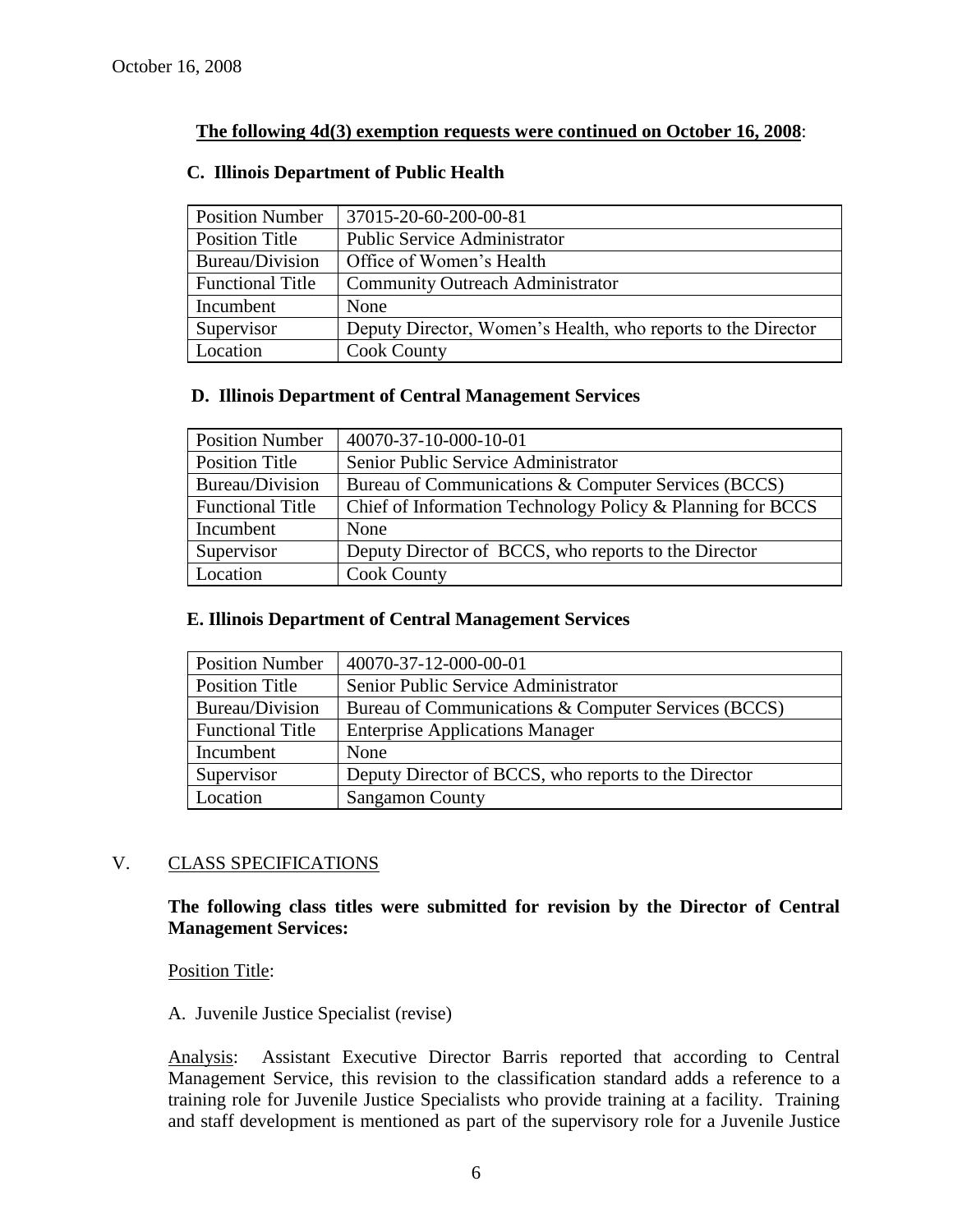Specialist Supervisor, but a concern was raised that it might be misunderstood that nonsupervisory staff training responsibilities were only intended for the higher, supervisory level, when the Specialist classification was developed to embrace a wide range of professional work assignments within a youth facility which involves care, security, rehabilitation and ultimately reaching the goal of integration of youth offenders back into the community. In addition, supportive roles of a non-supervisory nature involving participation in programs which augment and facilitate the provision of these services and measure outcomes are intended to be inclusive of this classification as well. And this is consistent with the expectation that professional staff perform a wider range of work tasks and skills, than would be expected of work requiring a less-developed range of training and skill.

Assistant Executive Director Barris reported that in the predecessor classifications to this class, the security function was defined by the Youth Supervisor 1. The Youth Supervisor 2 described the provision of training and rehabilitative services to youth offenders in addition to the security work role, although actual work assignments reportedly fell short of this defined level distinction, with the emphasis on safety and security. The Youth Supervisor 3 described responsibility for security, welfare, and development of all wards within a living unit, including such programmatic functions as directing programmatic functions and other activities. All positions and the work subsumed by these classifications were intended for the Juvenile Justice Specialist classification, with the intention that work disputes resulting from questions relating to work level distinctions for staff assignments could be minimized through the use of this broadened professional class.

Assistant Executive Director Barris indicated that after reviewing the range of job functions currently performed by the Juvenile Justice Specialist, this revision is in keeping with a more representative description of the range of professional staff functions that have been incorporated in the classification.

# **IT WAS MOVED BY COMMISSIONER DALIANIS, SECONDED BY COMMISSIONER PETERSON, AND THE MOTION ADOPTED 5-0 TO APPROVE THE REVISION OF THE FOLLOWING CLASS TITLE TO BE EFFECTIVE NOVEMBER 1, 2008:**

# **A: Juvenile Justice Specialist (revise)**

# **IT WAS MOVED BY COMMISSIONER EWELL, SECONDED BY COMMISSIONER BUKRABA, AND THE MOTION ADOPTED 5-0 TO DISAPPROVE ANY CLASS SPECIFICATIONS RECEIVED BY THE COMMISSION NOT CONTAINED IN THIS REPORT TO ALLOW ADEQUATE STUDY.**

Chairman Kolker informed the Commission that Respondent's attorney in the appeal of Dennis Marion from his discharge by the Illinois Department of Corrections had requested to respond orally to the Recommended Decision. This was necessary as the Respondent's attorney stated he received the Recommended Decision on October 14,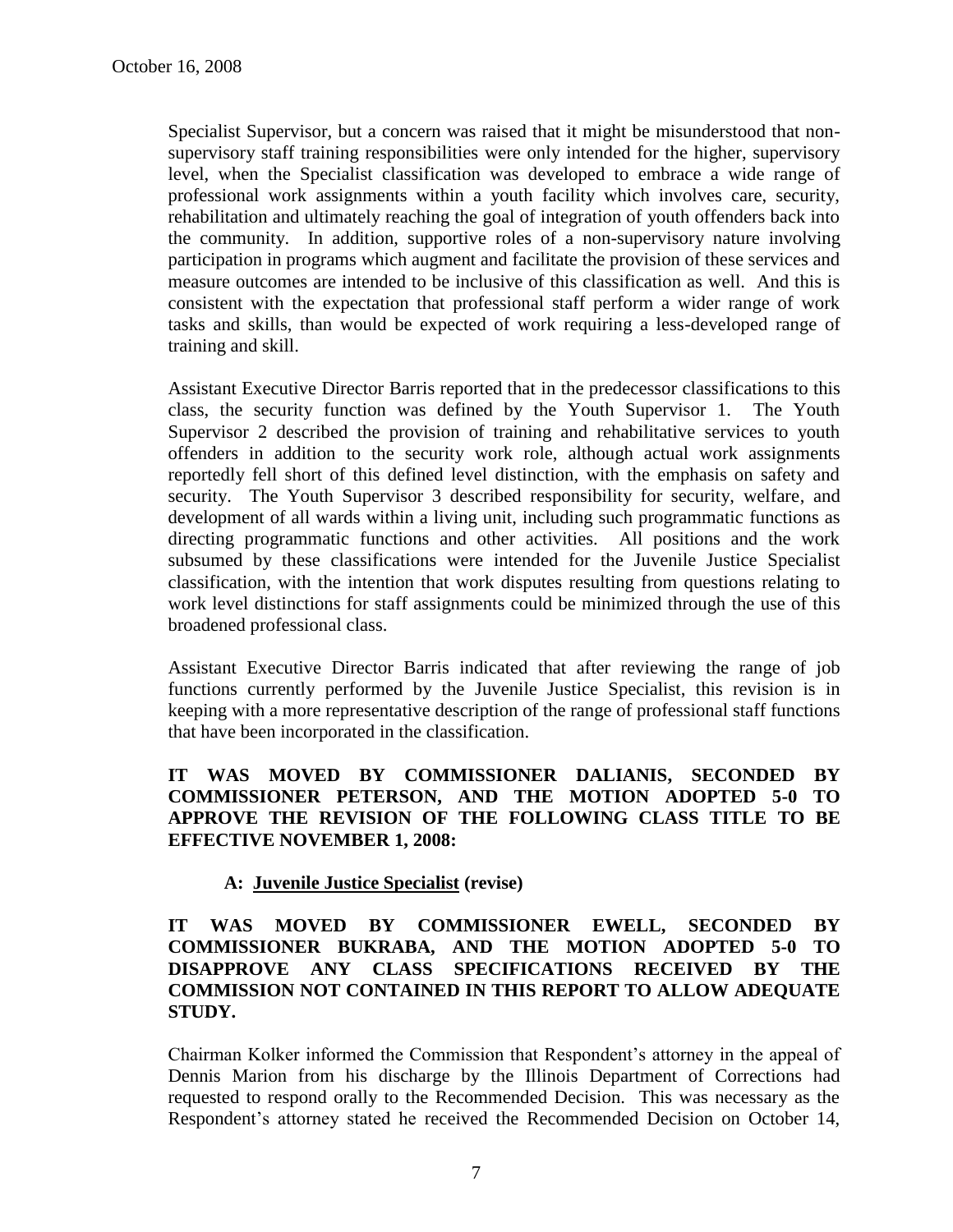2008 even though it had been mailed by Commission Staff on October 3, 2008. After consideration, and the Petitioner's attorney indicating that she had no objection to this request and waiving the requirement in the Rules of the Civil Service Commission that such request be made at least five days prior to the Commission's meeting, it was the consensus of the Commission to allow the oral response. Both attorneys were teleconferenced and Respondent's attorney made a brief oral response to the Recommended Decision. Petitioner's attorney elected to stand on her previously filed written response.

# VI. MOTION TO GO INTO EXECUTIVE SESSION

**IT WAS MOVED BY COMMISSIONER EWELL, SECONDED BY COMMISSIONER DALIANIS, AND BY ROLL CALL VOTE THE MOTION ADOPTED 5-0 TO HOLD AN EXECUTIVE SESSION PURSUANT TO SUBSECTIONS 2(c)(1), 2(c)(4), AND 2(c)(11) OF THE OPEN MEETINGS ACT.** 

| <b>KOLKER</b>   | YES  | <b>EWELL</b>    | YES |
|-----------------|------|-----------------|-----|
| <b>PETERSON</b> | YES  | <b>DALIANIS</b> | YES |
| <b>BUKRABA</b>  | YES. |                 |     |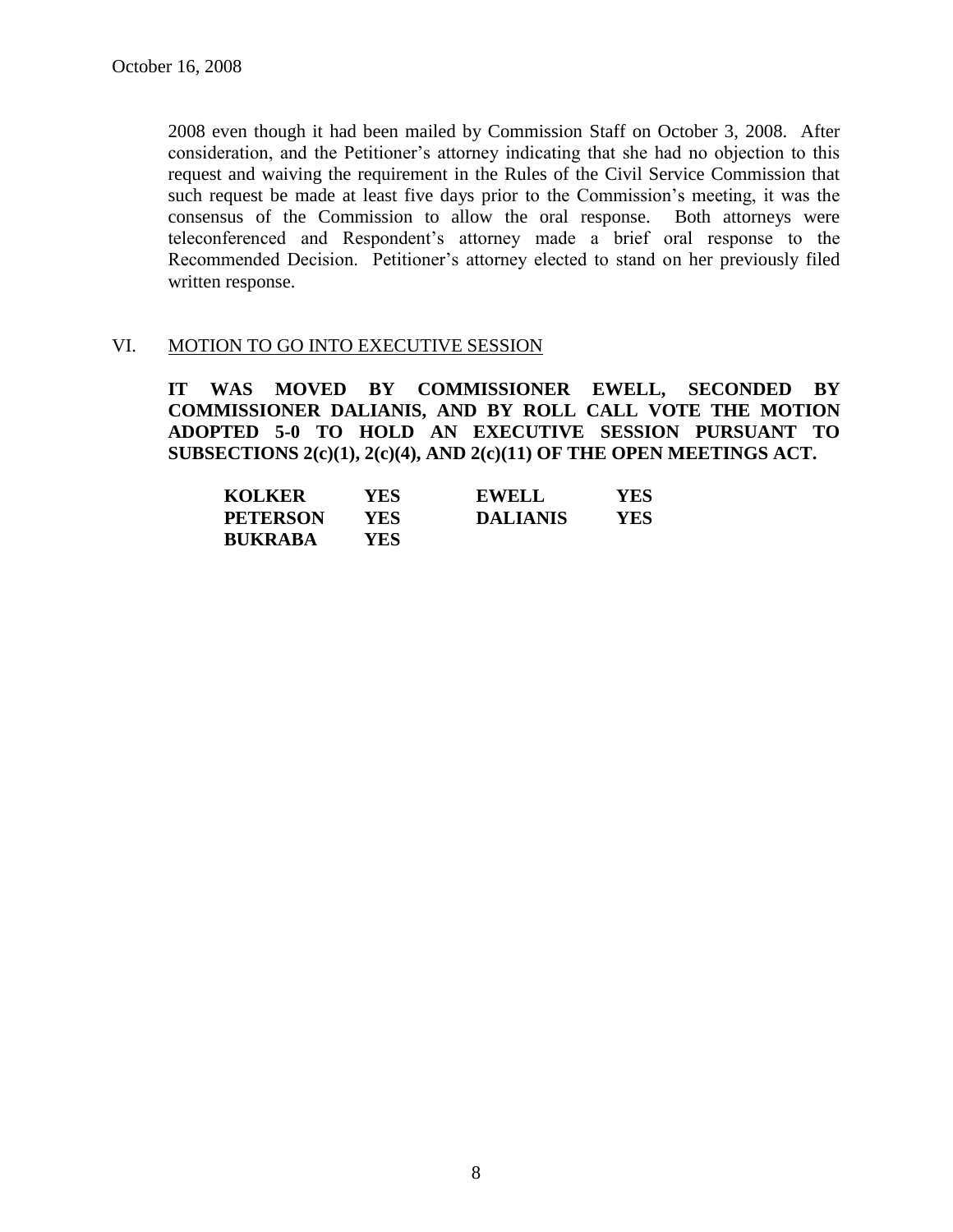# VII. RECONVENE MEETING

Upon due and proper notice the regular meeting of the Illinois Civil Service Commission was reconvened at 160 North LaSalle Street, Suite S-901, Chicago, Illinois at 10:00 a.m.

#### PRESENT

Chris Kolker, Chairman; Raymond W. Ewell, Barbara J. Peterson, Betty A. Bukraba, and Ares G. Dalianis, Commissioners; Daniel Stralka, Executive Director; Andrew Barris, Assistant Executive Director; and Dan Flanagan, Illinois Department of Employment Security.

## VIII. NON-MERIT APPOINTMENT REPORT

The Personnel Code permits non-merit appointments for a limited period of time, i.e., emergency appointments shall not exceed 60 days and shall not be renewed, and positions shall not be filled on a temporary or provisional basis for more than six months out of any twelve-month period. Consecutive non-merit appointments are not violative of the Code, however, they do present a possible evasion of merit principles and should be monitored. Set forth below is the number of consecutive non-merit appointments made by each department. These statistics are from the Department of Central Management Services' Consecutive Non-Merit Report.

| Agency                                | 8/31/08 | 9/30/08 | 9/30/07 |
|---------------------------------------|---------|---------|---------|
| Agriculture                           | 3       | 2       | 6       |
| Arts Council                          |         | 0       | 0       |
| <b>Central Management Services</b>    | 3       | 4       | 8       |
| <b>Children and Family Services</b>   |         | 3       |         |
| <b>Criminal Justice Authority</b>     |         | 0       | 0       |
| <b>Employment Security</b>            |         | 7       | 0       |
| <b>Healthcare and Family Services</b> | 13      | 12      | 14      |
| <b>Historic Preservation</b>          | 0       | 0       | 18      |
| <b>Human Services</b>                 | 3       | 5       | 3       |
| <b>Investment Board</b>               |         |         | 0       |
| <b>Natural Resources</b>              | 25      | 15      | 20      |
| Property Tax Appeal Board             |         | 0       | 0       |
| <b>State Police</b>                   | 0       | 0       | 0       |
| <b>State Retirement Systems</b>       |         |         |         |
| Transportation                        | 15      | 13      | 41      |
| Veteran's Affairs                     | 0       | 7       |         |
| Workers' Compensation Commission      | 4       | 6       | ∩       |
| Totals                                | 85      | 76      | 118     |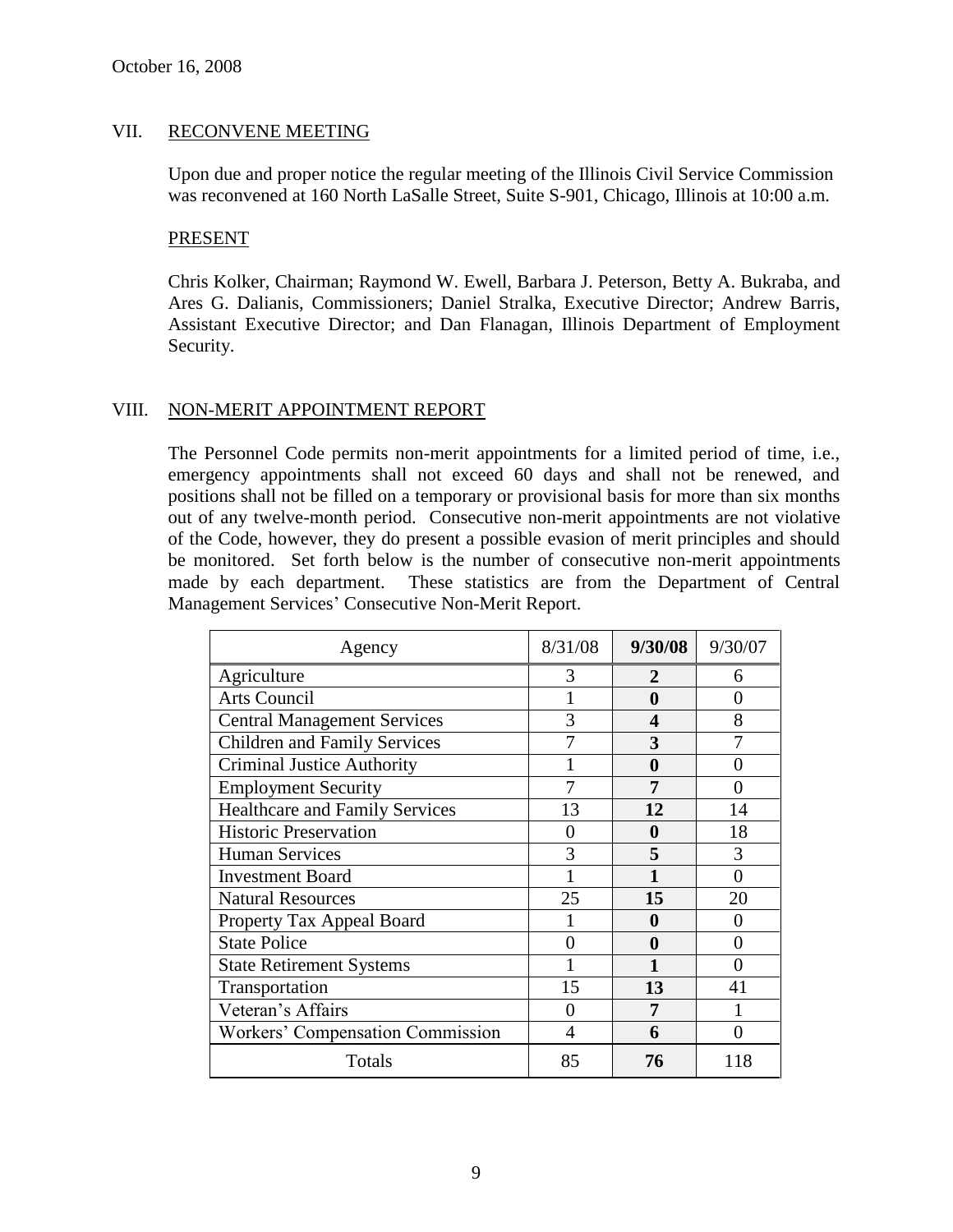# IX. INTERLOCUTORY APPEAL

# **DA-43-08**

| Employee | Jeanne D. Miller                          | <b>Appeal Date</b>      | 05/02/08                       |
|----------|-------------------------------------------|-------------------------|--------------------------------|
| Agency   | <b>DHS</b>                                | <b>Decision Date</b>    | 10/03/08                       |
| Type     | Discharge                                 | ALJ                     | <b>Andrew Barris</b>           |
| Issue    | Motion to Dismiss for no.<br>jurisdiction | Recommended<br>Decision | <b>Grant Motion to Dismiss</b> |

**IT WAS MOVED BY COMMISSIONER PETERSON, SECONDED BY COMMISSIONER DALIANIS, AND BY ROLL CALL VOTE OF 4-0 THE MOTION ADOPTED THAT THE ADMINISTRATIVE LAW JUDGE FOUND A QUESTION OF LAW, FACT, OR POLICY WHICH IF RESOLVED BY THE COMMISSION WOULD MATERIALLY ADVANCE THE RESOLUTION OF THE DISPUTE. THE COMMISSION FURTHER FINDS THAT, PRIOR TO FILING AN APPEAL WITH THE CIVIL SERVICE COMMISSION, JEANNE MILLER VOLUNTARILY FILED A GRIEVANCE REGARDING HER DISCHARGE PURSUANT TO THE APPLICABLE COLLECTIVE BARGAINING AGREEMENT, FILED A WRITTEN REBUTTAL IN HER DEFENSE DURING THE GRIEVANCE PROCESS AND THEN ATTENDED A HEARING ON THE GRIEVANCE. SECTION 1.130 OF THE RULES OF THE CIVIL SERVICE COMMISSION STATES THAT EMPLOYEES MAY APPEAL DISCIPLINARY ACTIONS EITHER THROUGH THE PROCEDURE SET FORTH IN THE AGREEMENT OR THROUGH THE COMMISSION BUT NOT BOTH. THEREFORE, JEANNE MILLER HAS WAIVED HER RIGHT TO APPEAL TO THE CIVIL SERVICE COMMISSION BECAUSE SHE PREVIOUSLY FILED AND PARTICIPATED IN THE PROCEDURES SET FORTH IN THE COLLECTIVE BARGAINING AGREEMENT. IN ACCORDANCE THEREWITH, THE MOTION TO DISMISS IS GRANTED.**

| <b>KOLKER</b>   | <b>PRESENT</b> | <b>EWELL</b>    | YES. |
|-----------------|----------------|-----------------|------|
| <b>PETERSON</b> | YES            | <b>DALIANIS</b> | YES  |
| <b>BUKRABA</b>  | <b>YES</b>     |                 |      |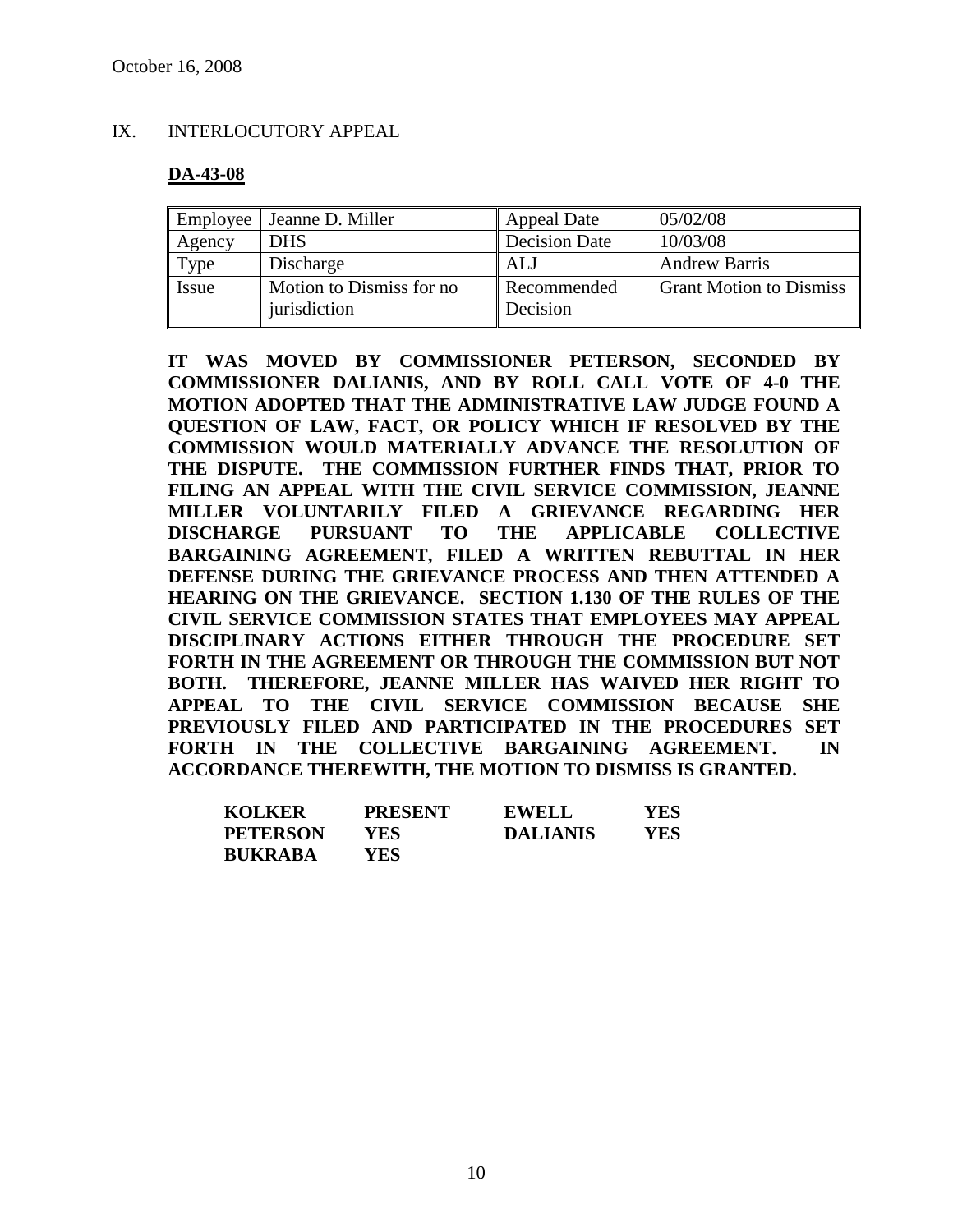# X. PUBLICLY ANNOUNCED DECISION RESULTING FROM APPEAL

# **DISCHARGE**

#### **DA-32-08**

|           | Employee   Dennis R. Marion | <b>Appeal Date</b>      | 01/22/08                                                  |
|-----------|-----------------------------|-------------------------|-----------------------------------------------------------|
| Agency    | DOC                         | <b>Decision Date</b>    | 10/03/08                                                  |
| Type      | Discharge                   | ALJ                     | <b>Andrew Barris</b>                                      |
| Change(s) | Conduct unbecoming          | Recommended<br>Decision | Charges are partially proven and<br>do warrant discharge. |

**IT WAS MOVED BY COMMISSIONER EWELL, SECONDED BY COMMISSIONER DALIANIS, AND BY ROLL CALL VOTE OF 5-0 THE MOTION ADOPTED TO MODIFY THE ADMINISTRATIVE LAW JUDGE'S RECOMMENDED DECISION TO THE EXTENT SET FORTH BELOW THAT THE WRITTEN CHARGES HAVE BEEN PROVEN INCLUDING CONSPIRACY TO COMMIT FRAUD IN THAT THE EVIDENCE INDICATES THAT OVERT ACTS IN FURTHERANCE OF THE AGREEMENT TO STEAL MARION'S TRUCK OCCURRED ON THE PART OF PAPANTONOPOULOS AND DIAZ AND THESE ACTS WERE PART OF A COMMON PLAN BETWEEN MARION AND PAPANTONOPOULOS TO ENGAGE IN THE THEFT OF MARION'S TRUCK, AND DO WARRANT DISCHARGE.**

| <b>KOLKER</b>   | YES  | <b>EWELL</b>    | <b>YES</b> |
|-----------------|------|-----------------|------------|
| <b>PETERSON</b> | YES. | <b>DALIANIS</b> | YES        |
| <b>BUKRABA</b>  | YES. |                 |            |

## XI. APPEAL TERMINATED WITHOUT DECISION ON THE MERITS

## **DISMISSED**

**DA-6-09**

| Employee  | Stacy L. Taylor        | <b>Appeal Date</b>                          | 7/31/08              |
|-----------|------------------------|---------------------------------------------|----------------------|
| Agency    | DES                    | <b>Decision Date</b>                        | 9/25/08              |
| Type      | Discharge              | ALJ                                         | <b>Andrew Barris</b> |
| Change(s) | Not certified employee | Recommended Decision   Dismissed; withdrawn |                      |

**IT WAS MOVED BY COMMISSIONER DALIANIS, SECONDED BY COMMISSIONER PETERSON, AND BY ROLL CALL VOTE OF 5-0, THE MOTION ADOPTED TO AFFIRM AND ADOPT THE ADMINISTRATIVE LAW JUDGE'S RECOMMENDED DECISION TO DISMISS THE TAYLOR APPEAL.**

| <b>KOLKER</b>   | YES        | <b>EWELL</b>    | YES  |
|-----------------|------------|-----------------|------|
| <b>PETERSON</b> | YES.       | <b>DALIANIS</b> | YES. |
| <b>BUKRABA</b>  | <b>YES</b> |                 |      |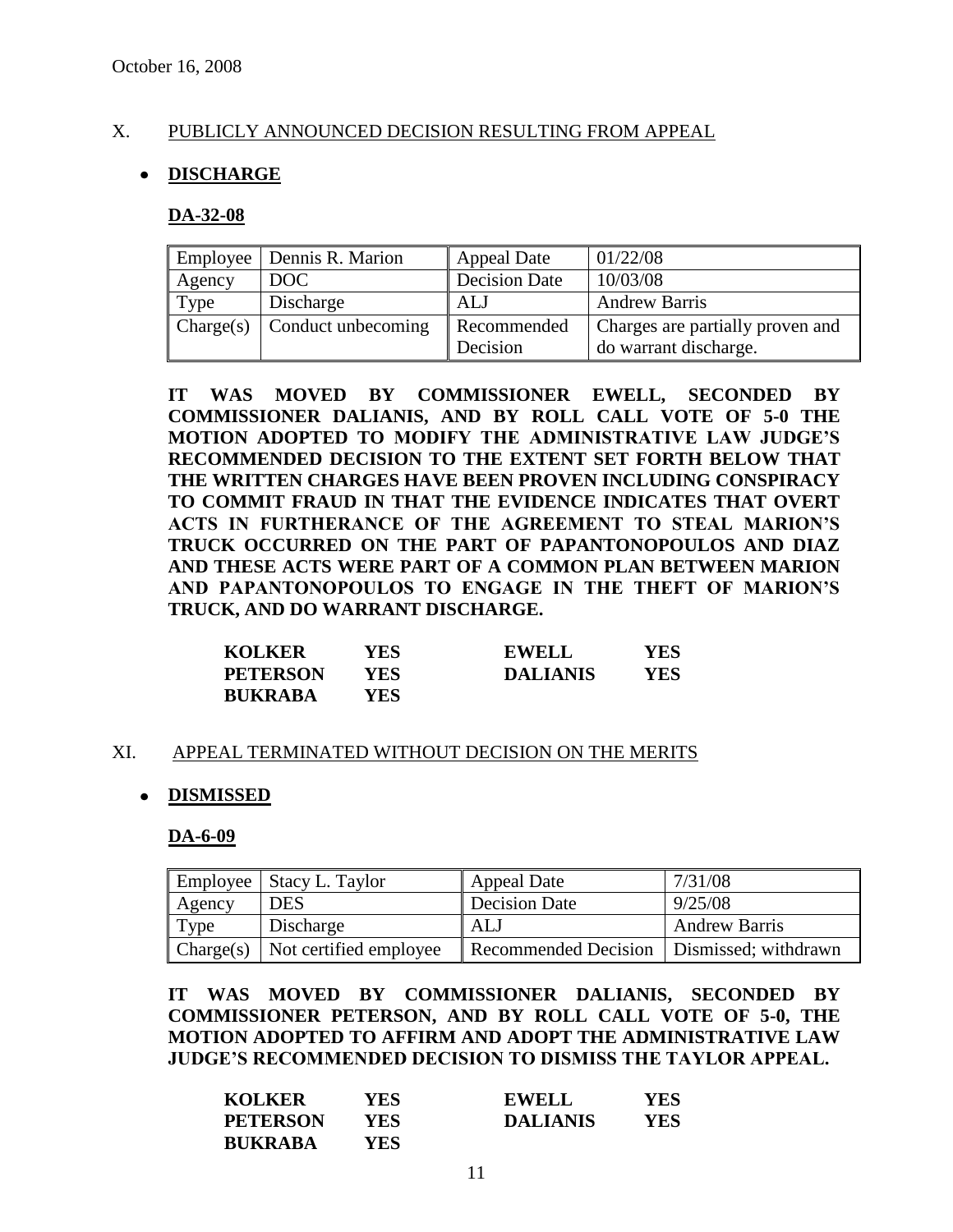## XII. PROPOSED REVISIONS TO CIVIL SERVICE COMMISSION RULES

Assistant Executive Director Andrew Barris provided the Commissioners with a brief status report on the development of the proposed revisions to the Rules of the Civil Service Commission. After discussion, it was the consensus of the Commission to allow additional time for consideration and to continue this matter until next month.

#### XIII. FY 2008 ANNUAL REPORT

Executive Director Daniel Stralka provided the Commissioners with a brief synopsis of the proposed Annual Report. Chairman Kolker proposed minor revisions which were agreed to by the Commissioners.

# **IT WAS MOVED BY COMMISSIONER PETERSON, SECONDED BY COMMISSIONER EWELL, AND THE MOTION ADOPTED 5-0 TO APPROVE THE FISCAL YEAR 2008 ANNUAL REPORT WITH MINOR CHANGES.**

## XIV. STAFF REPORT

Executive Director Daniel Stralka reported that:

- He made a presentation at the Personnel Managers meeting on September 30, 2008 regarding Civil Service Commission updates.
- The SECA campaign runs through November 14, 2008.
- Chairman Kolker and Executive Director Stralka met with the Illinois Labor Relations Board over unionization of 4d(3) positions.
- All Commission Staff were recently converted to Microsoft Office 2007.
- Governor's Office of Management & Budget has now approved our fiscal year 2009 spending plan after a meeting with Bob Greenlee and Gladyse Taylor regarding Personal Services issues.
- All State employees enrolled in either the Quality Care Heath Plan or a statesponsored managed care plan are eligible to receive a free flu shot.
- Sandra Guppy submitted the fiscal year 2008 Public Accountability Report to the Comptroller.
- Group insurance benefit choice option period 2 will be October 27, 2008 through November 14, 2008. Effective date of changes elected during this period will begin January 1, 2009.